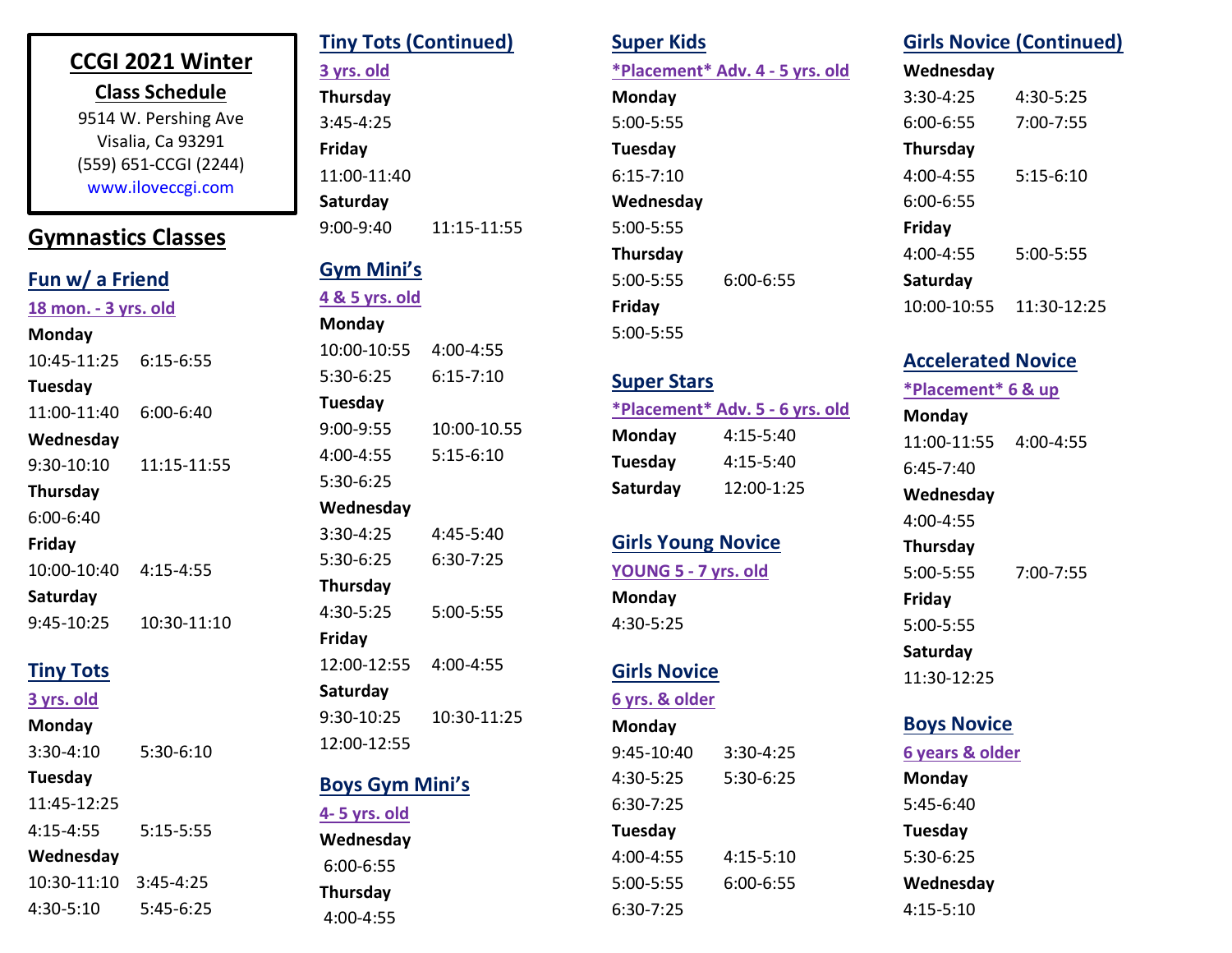#### **Accelerated Boys**

**\*Placement\* Adv. 6 & up Wednesday** 7:00-7:55

#### **Girls Bronze**

#### **\*Placement\* Adv. 6 & up**

**Monday**

4:30-5:55 6:00-7:25

**Tuesday**

6:30-7:55

#### **Wednesday**

5:30-6:55

#### **Thursday**

4:30-5:55

**Friday**

6:00-7:25

#### **Saturday**

12:00-1:25

## **Girls Silver**

#### **\*Placement Only\***

**Tuesday** 7:00-8:25 **Thursday** 6:30-7:55 **Friday** 6:00-7:55 **(Silver/Gold)**

## **Girls Gold**

#### **\*Placement Only\***

**Wednesday** 5:30-7:25 **Friday** 6:00-7:55 **(Silver/Gold)**

## **Tumbling**

**Monday**

7:30-8:25 (Intermediate)

## **Tumbling (Continued)**

#### **Tuesday**

7:30-8:25 (Int. & Adv.) **Wednesday** 7:00-7:55 (Beginning) **Thursday** 7:00-7:55 (Beginning) **Saturday** 9:00-9:55 (Cheer) 11:00-11:55 (Beginning)

## **Dance Classes**

**Intermediate Ballet – 6 - 8 yrs. old Monday** 6:30-7:15 **Beginning Ballet – 4-8 yrs. old Thursday** 4:00-4:40 **Hip Hop – Ages 6 & up Thursday** 4:45-5:25

## **Cheer Performance Team**

### **Firecrackers (Age 5)**

**Friday** 5:30-6:30 **Sparks (Age 6 – 10) Thursday** 5:30-7:00 **Embers 1 (Age 7 & up) Friday** 6:30-8:00 **Embers 2 (Age 7 & up) Wednesday** 7:00-8:30 **Flames (Age 8 & up) Monday & Thursday** 7:15-8:45

**Cheer Tumbling & Technique Saturday** 9:00-9:55

## **WE ARE ONLINE!**

## **[www.iloveccgi.com](http://www.iloveccgi.com/) – Parent Portal**

Register on-line – Make a payment – Add a student Schedule a make-up –– **Sign up for AUTO-PAY**

# **DOWNLOAD OUR MOBILE APP!!**

# **iclasspro / download / open app**

Put in **CCGI** for the organization Enter email/password or forgot password

# **CCGI Monthly Class Prices**

 (Based on 4 Weeks of class in One Month) **40 min. class** - \$68.75 **55 min. class** - \$75.00 **1 hr. 25 min class** - \$97.50 **1 hr. 55 min class** - \$109.00 (1 class)

## **Discounts**

**2 nd child** - 10 % discount **3 rd child** - 25% discount **Same student / 2nd class** - 25% discount

**Annual Registration Fee-** \$45.00